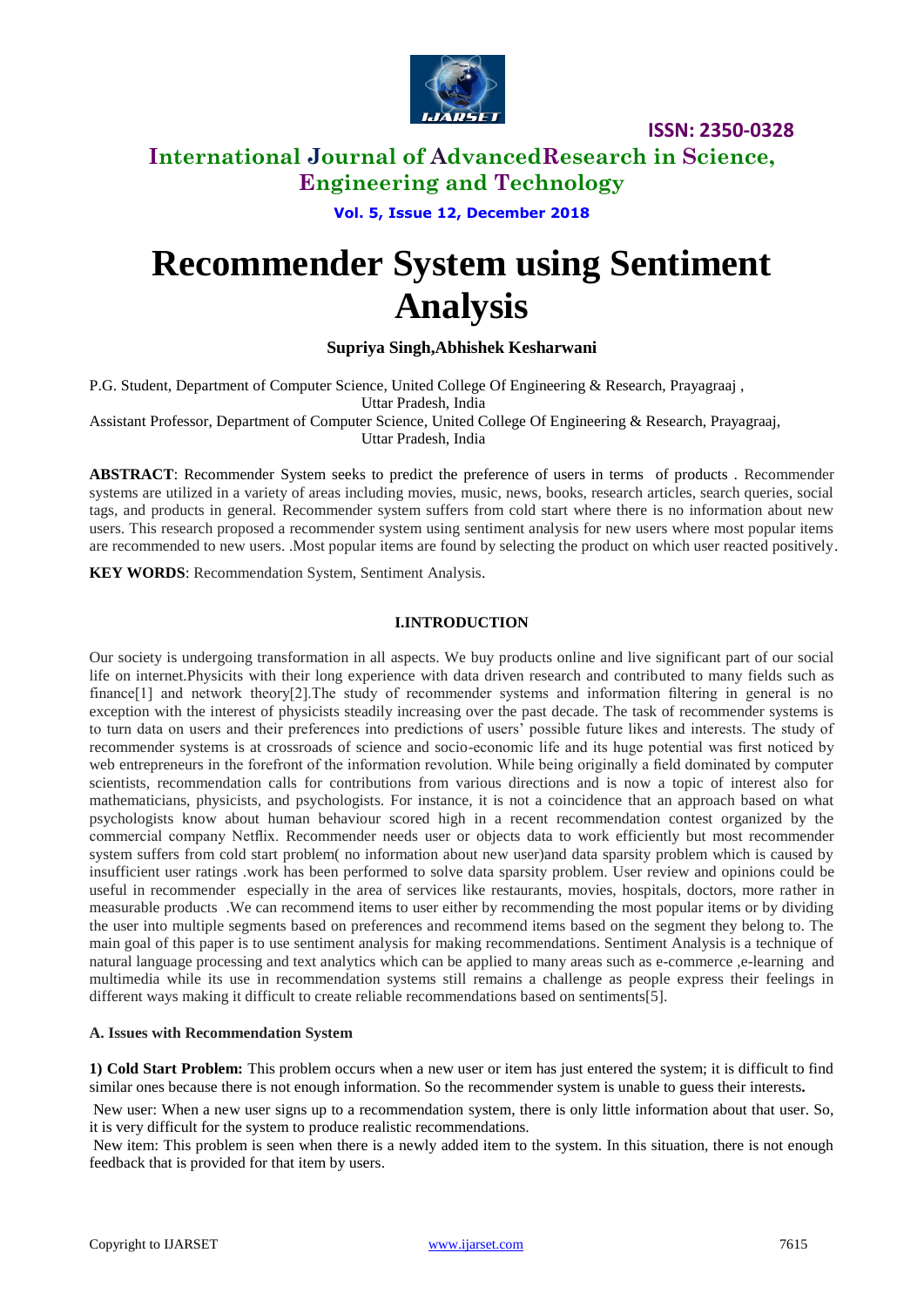

# **International Journal of AdvancedResearch in Science, Engineering and Technology**

# **Vol. 5, Issue 12, December 2018**

**2***)* **Data Sparsity Problem:** The data sparsity challenge appears in several situations, specifically, when the cold start problem occurs. Coverage can be defined as the percentage of items that the algorithm could provide recommendations for. The reduced coverage problem occurs when the number of users' ratings may be very small compared with the large number of items in the system, and the recommender system may be unable to generate recommendations for them. Neighbour transitivity refers to a problem with sparse databases, in which users with similar tastes may not be identified as such if they have not both rated any of the same items.

## **B. Uses Of Recommendation System**

- 1) Drive traffic
- 2) Deliver relevant content
- 3) Convert shoppers to customers
- 4) Compromise system reputation

#### **C. Types Of Recommender Systems**

## **1. Popularity Based Model**

Main use of sentiments is implemented in this model where sentiments are analysed to recommend things.We find the popularity of songs by looking into training set and calculating the number of users who had listenend to the song. Sos are then sorted in the descending order of their popularity.For each user ,we recommend popular songs .This method involves no personalization . Following steps are used in building this type of recommendation engine :

1)Use recommendation model to generate preliminary recommendation list

2)Apply sentiment analysis to optimize list

3)Again recommender system is used.

## **2. Collaborative Based Model**

Collaborative Model involves collecting information from many users and then making predictions based on some similarity measures between users and between items .This can be classified into user based and item based models. In item based it is assumed that songs are often listened together by some users tend to be similar and are likely to be listened together in future also by other user and in user based similarity model users who have similar listening histories will probably listen to same songs in future too.

We need some similarity measure to compare between two songs or between two users and cosine similarity is used for this.

#### **3. Content Based Model**

Content based model works with data that the user provides, either explicitly(rating) or implicitly(clicking on a link). Based on that data, a user profile is generated, which is then used to make suggestions to the user .The engine becomes more accurate by providing more inputs from the user..

## **II. SIGNIFICANCE OF THE SYSTEM**

The paper mainly focuses on how problems of recommendation systems can be solved and how products are recommended using sentiment analysis. The study of literature survey is presented in section III, Methodology is explained in section IV, section V covers the experimental results of the study, and section VI discusses the future study and Conclusion.

## **III. LITERATURE SURVEY**

As the use of internet increases so is the need of recommendation also increases. **.** The main work could be summarized into two categories: sentiment analysis and recommendation on sentiment analysed dataset*.*

In recent years many research has been done on recommendation. Konstantin Bauman, Bing Liu, Alexander Tuzhilin in the paper presents method for estimating unknown user reviews in terms of a particular item .The proposed approach estimates user experiences of an item in terms of most crucial aspects of item for user which enables more detailed item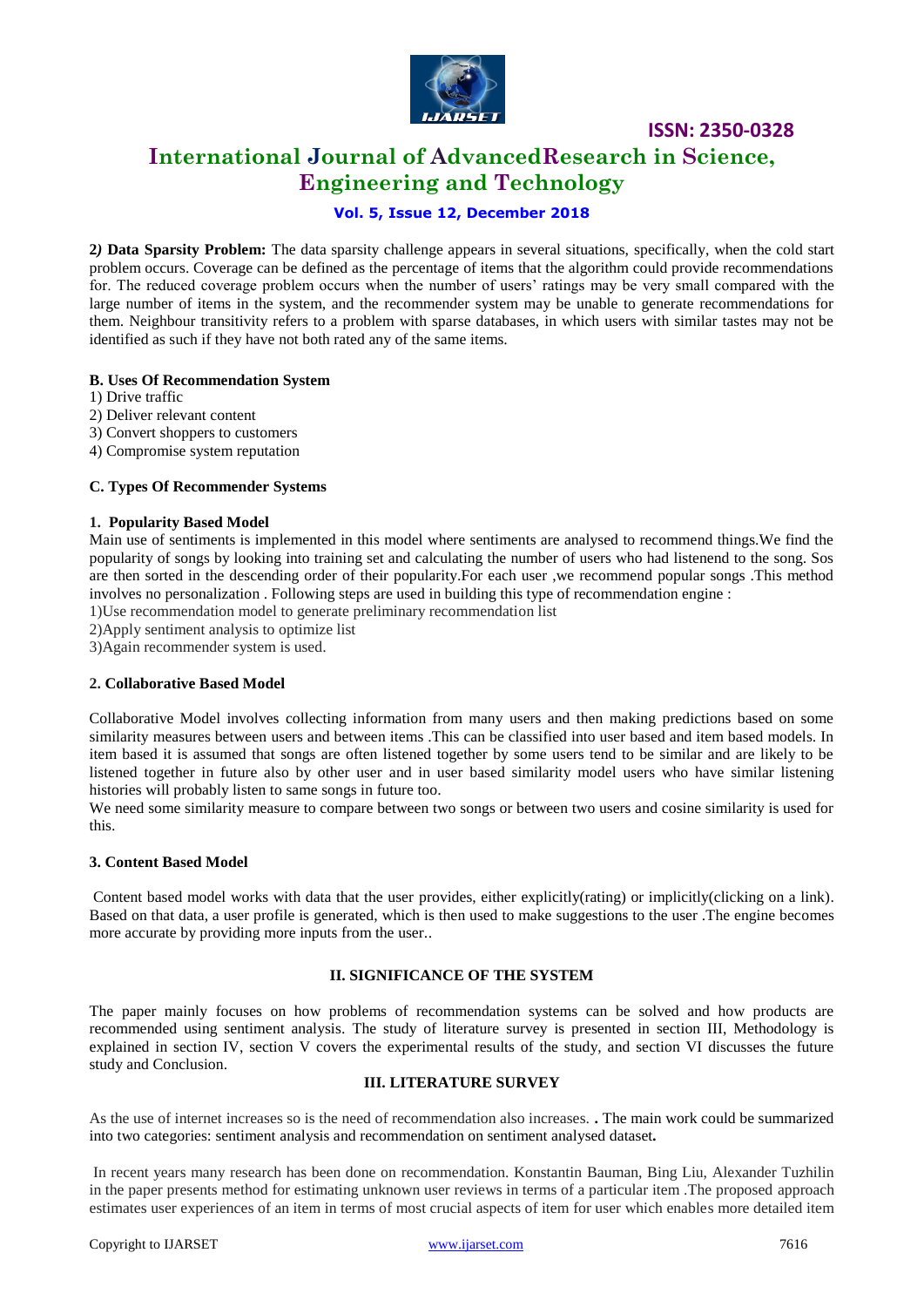

# **International Journal of AdvancedResearch in Science, Engineering and Technology**

## **Vol. 5, Issue 12, December 2018**

recommendations to user. Renata L. Rosa, Demóstenes Z. Rodríguez, and GraçaBressan presents music recommendation system based on sentiment intensity metric .Users' sentiments are extracted from sentences posted on social networks and music making recommendations. Recommendation is performed through framework of low complexity which suggests songs based on current user's sentiment intensity.

Alia Karim Abdul and Ahmad Bahaa in their paper proposed a system consisting of three components. The first one is web scraper which is used to scrap user's reviews from web sites and other social networks, while the second component is responsible for analyzing user reviews and specifying positive and negative sentiments from collected review data set, the third one is a collaborative filter that provides recommendations. This paper focus on a study the second part which is the sentiment analyzer for reviews.

Liluanlu, Matu´ˇs Medob, Chi Ho Yeung, Yi-Cheng Zhanga,,Zi-KeZhanga, Tao Zhoua in their article reviewed recent developments in recommender systems and discuss the major challenges. Comparision and evaluation of available algorithms and examination of their roles in the future developments is also discussed. In addition to algorithms, physical aspects are described to illustrate macroscopic behavior of recommender systems. Potential impacts and future directions are discussed.

Badrul M. Sarwar, George Karypis , Joseph Konstan, and John Ried in their paper we introduce the basic concepts of a collaborative filtering based recommender system and discuss its various limitations and also presented a clusteringbased algorithm that is suited for a large data set, such as those are common in E-commerce applications of recommender systems. This algorithm has characteristics that make it likely to be faster in online performance than many previously studied algorithms, and seek to investigate how the quality of its recommendations compares to other algorithms under diff erent practical circumstances. The authors presented a chart in which prediction quality is plotted as a function of the number of clusters and result is obtained that prediction quality is worse in case of the clustering algorithm but the diff erence is small.

K. YogeswaraRao,G.S.N.Murthy,S.Adityanarayana propose a sentiment-based rating prediction technique matrix factoring which have a tendency to create use of social users' sentiment to infer ratings and have a tendency to extract product options from user reviews. It discover out the sentiment words, that square measure accustomed describe the merchandise options. Besides, we have a tendency to leverage sentiment dictionaries to calculate sentiment of a particular user on Associatein Nursing item/product.

#### **IV. METHODOLOGY**

## **ALGORITHM FOR BUILDING RECOMMENDATION SYSTEM**

1)Use recommendation model to generate preliminary recommendation list

- 2)Apply sentiment analysis to optimize list
- 3)Again recommender system is applied.

The overall system can be designed in following phases: A)Dataset selection

B)Sentiment Analysis on selected dataset

C)Recommendation on dataset

## **A. Data Selection**

There are many dataset available on internet for building recommendation such as yelp reviews dataset,movielensdataset .This paper mainly deals with music recommender system so music dataset is extracted and collected .The datasetconsists of one million popular music tracks.Dataset consisting of user id,song id, listen count, title ,release andartist name.

## **B. Sentiment Analysis On Selected Dataset**

Sentiment Analysis is performed using phython program by extracting the song which have been reacted negatively by listening them less number of times and positively by listening them more .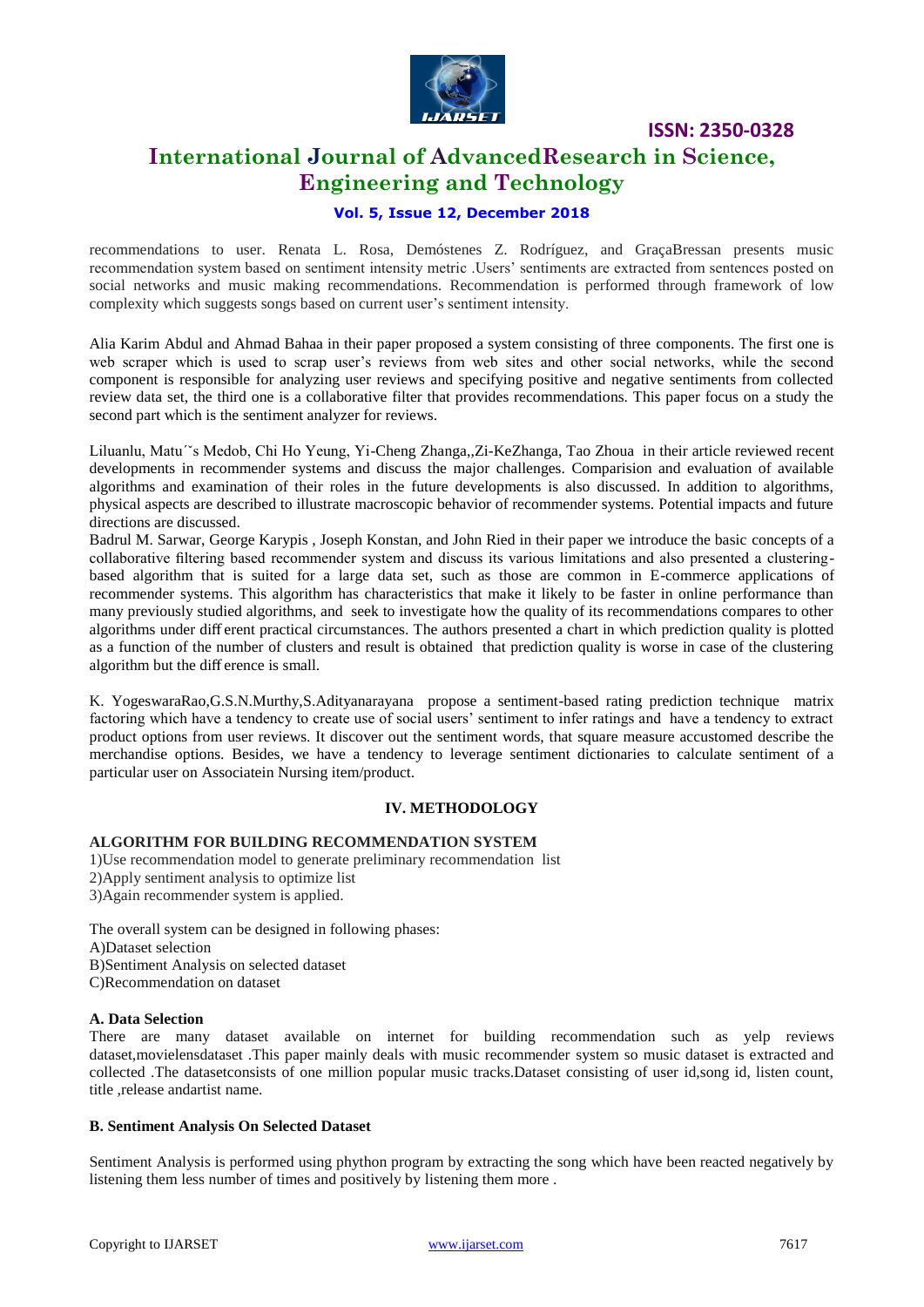

# **International Journal of AdvancedResearch in Science, Engineering and Technology**

# **Vol. 5, Issue 12, December 2018**

Sentiment Analysis is performed using phython program by extracting the song which have been reacted negatively and which have been reacted positively. Sentiment analysis can be performed using three approaches firstly corpus based secondly lexicon based and thirdly hybrid based by combining the above two. In this lexicon based approach is used. In this approach lexicon-based approach using a word dictionary, which is used to define the sentiment .A manual dictionary consist of words in which each word has a respective classification ,for example, a positive scale from +1 to+5 and negative scale from -1 to -5. A manual dictionary consists of words, in which each word has a respective classification, e.g., a positive scale from  $+1$  to  $+5$  or a negative scale from  $-1$  to  $-5$ . First the dictionary to be used is defined. Once the dictionary is defined, sentiment intensity metric can be modeled.Once the dictionary to be used is defined; the sentiment intensity metric can be made. The basic metric to obtain the sentiment of a song is obtained by the sentiment of a sentence is commonly obtained by an arithmetic sum of each word in lyrics found in the dictionary.

#### **C .Recommendation Using Sentiment Analysed Dataset**

Recommender is created by splitting the dataset into training as well as testing dataset .Recommendation is done using python program by finding the most popular songs in dataset and selecting the song for which users have reacted positively. Same songs are recommended to all the users.

## **CLASS FOR BUILDING RECOMMENDATION ENGINE**

class recommender\_py():

def init (self):

self.train\_data=none

self.user\_id=none

self.recommender\_py=none

Cold Start problem is solved by building this type of recommender .In cold start problem there is no information about new users so sentiment analysis is performed on dataset and positive sentiments are extracted. Most popular songs which have been listened more and reacted positively by users are selected and recommended to all new users.

#### **V. EXPERIMENTAL RESULTS**

#### **SONG\_ID SENTIMENTS**

| $\theta$ | b80344d063b5ccb3212f76538f3d9e43d87dca9e | $\ddotsc$ | negative |
|----------|------------------------------------------|-----------|----------|
| 1        | b80344d063b5ccb3212f76538f3d9e43d87dca9e | $\ddotsc$ | negative |
| 2        | b80344d063b5ccb3212f76538f3d9e43d87dca9e | $\ddotsc$ | negative |
| 3        | b80344d063b5ccb3212f76538f3d9e43d87dca9e | $\ddotsc$ | negative |
| 4        | b80344d063b5ccb3212f76538f3d9e43d87dca9e | $\ddotsc$ | negative |
| 5        | b80344d063b5ccb3212f76538f3d9e43d87dca9e | $\ddotsc$ | negative |
| 6        | b80344d063b5ccb3212f76538f3d9e43d87dca9e | $\ddotsc$ | negative |
| 7        | b80344d063b5ccb3212f76538f3d9e43d87dca9e | $\ddotsc$ | negative |
| 8        | b80344d063b5ccb3212f76538f3d9e43d87dca9e | $\ddotsc$ | negative |
| 9        | b80344d063b5ccb3212f76538f3d9e43d87dca9e | $\ddotsc$ | negative |
| 10       | b80344d063b5ccb3212f76538f3d9e43d87dca9e | $\ddotsc$ | negative |
| 11       | b80344d063b5ccb3212f76538f3d9e43d87dca9e | $\cdots$  | negative |
| 12       | b80344d063b5ccb3212f76538f3d9e43d87dca9e | $\ddotsc$ | negative |
| 13       | b80344d063b5ccb3212f76538f3d9e43d87dca9e | $\ddotsc$ | negative |
| 14       | b80344d063b5ccb3212f76538f3d9e43d87dca9e | $\cdots$  | negative |
| 15       | b80344d063b5ccb3212f76538f3d9e43d87dca9e | .         | negative |
| 16       | b80344d063b5ccb3212f76538f3d9e43d87dca9e | $\cdots$  | positive |
| 17       | b80344d063b5ccb3212f76538f3d9e43d87dca9e | $\cdots$  | negative |
| 18       | b80344d063b5ccb3212f76538f3d9e43d87dca9e | $\ddotsc$ | negative |
| 19       | b80344d063b5ccb3212f76538f3d9e43d87dca9e | .         | negative |
| 20       | b80344d063b5ccb3212f76538f3d9e43d87dca9e |           | negative |
|          |                                          |           |          |